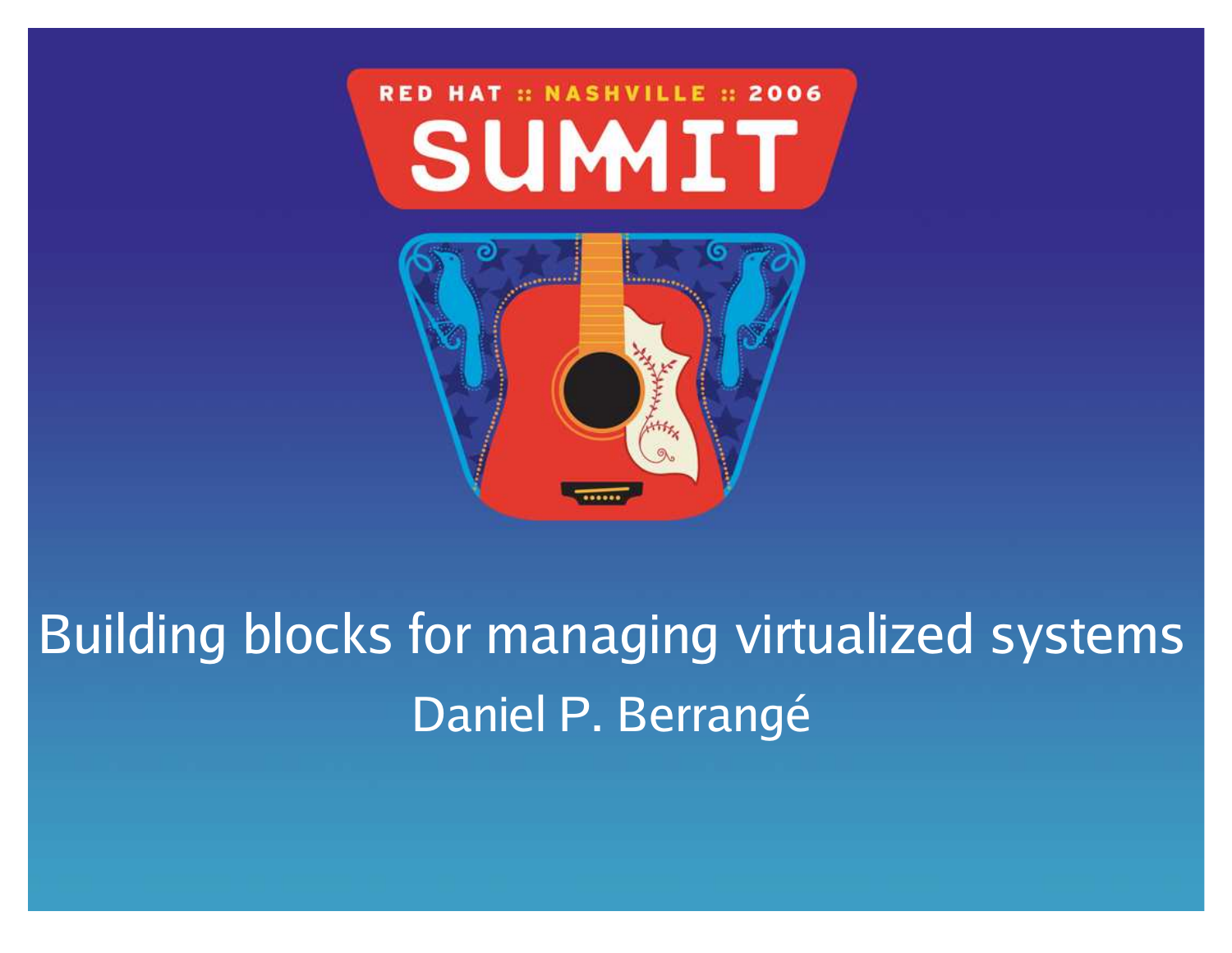## Overview

- 
- Stable, standard, simple application APIs<br>Local administration & control tools • Local administration & control tools
- Local administration & control tools<br>Services for constructing policy Services for constructing policy

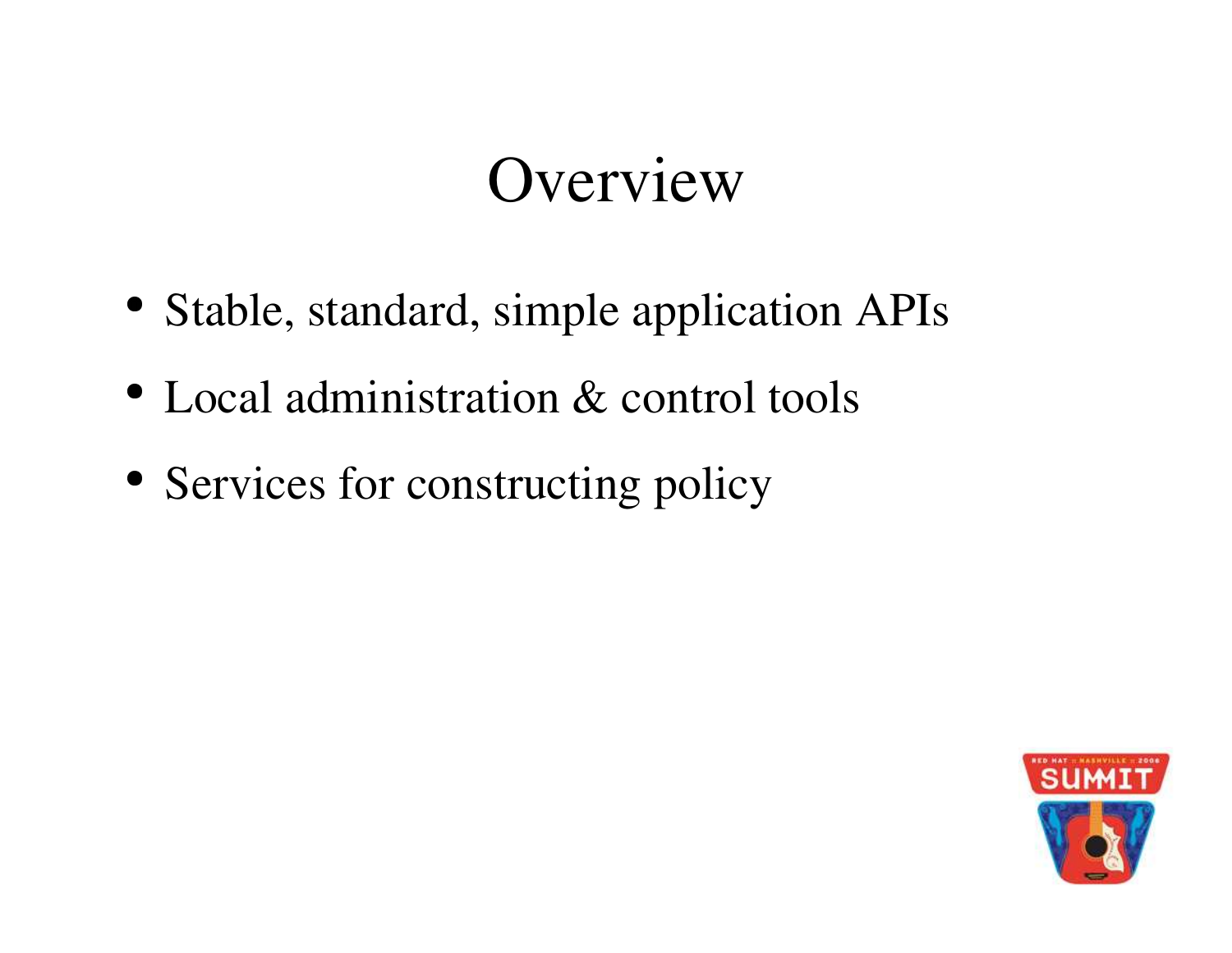## libVirt API

- Stable, standard, simple
- Stable, standard, simple<br>Interface to the hypervis
- Interface to the hypervisor<br>Library for application dev • Library for application development
- Library for application development<br>Community directed project (http://l Community directed project (http://libvirt.org)<br>LGPL license
- LGPL license

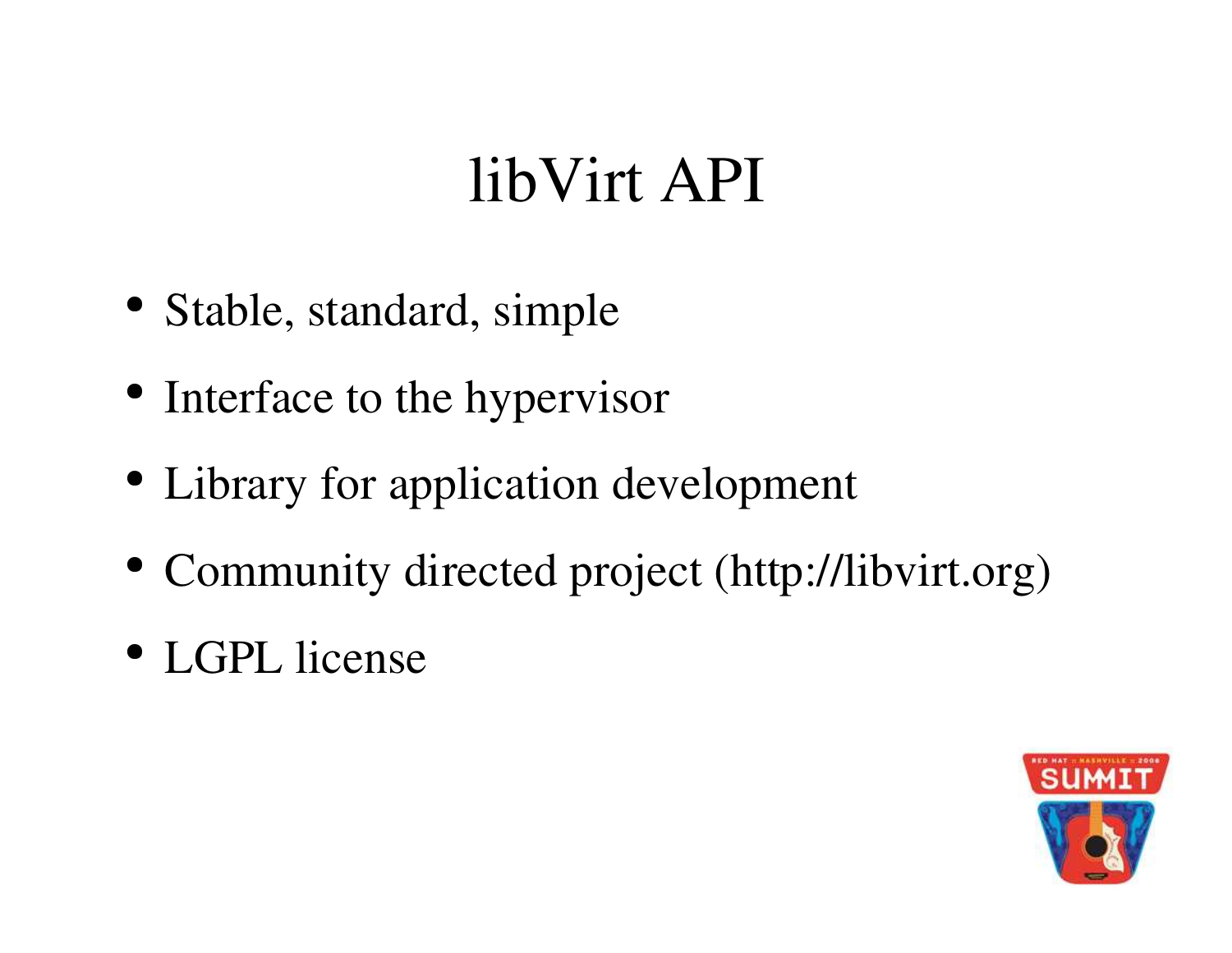#### libVirt: Stable API

- Isolation from Xen hypervisor changes
- Isolation from Xen hypervisor changes<br>Isolation from XenD / XenStoreD chan Isolation from XenD / XenStoreD changes<br>Stable library API
- Stable library API<br>Error handling
- Error handling

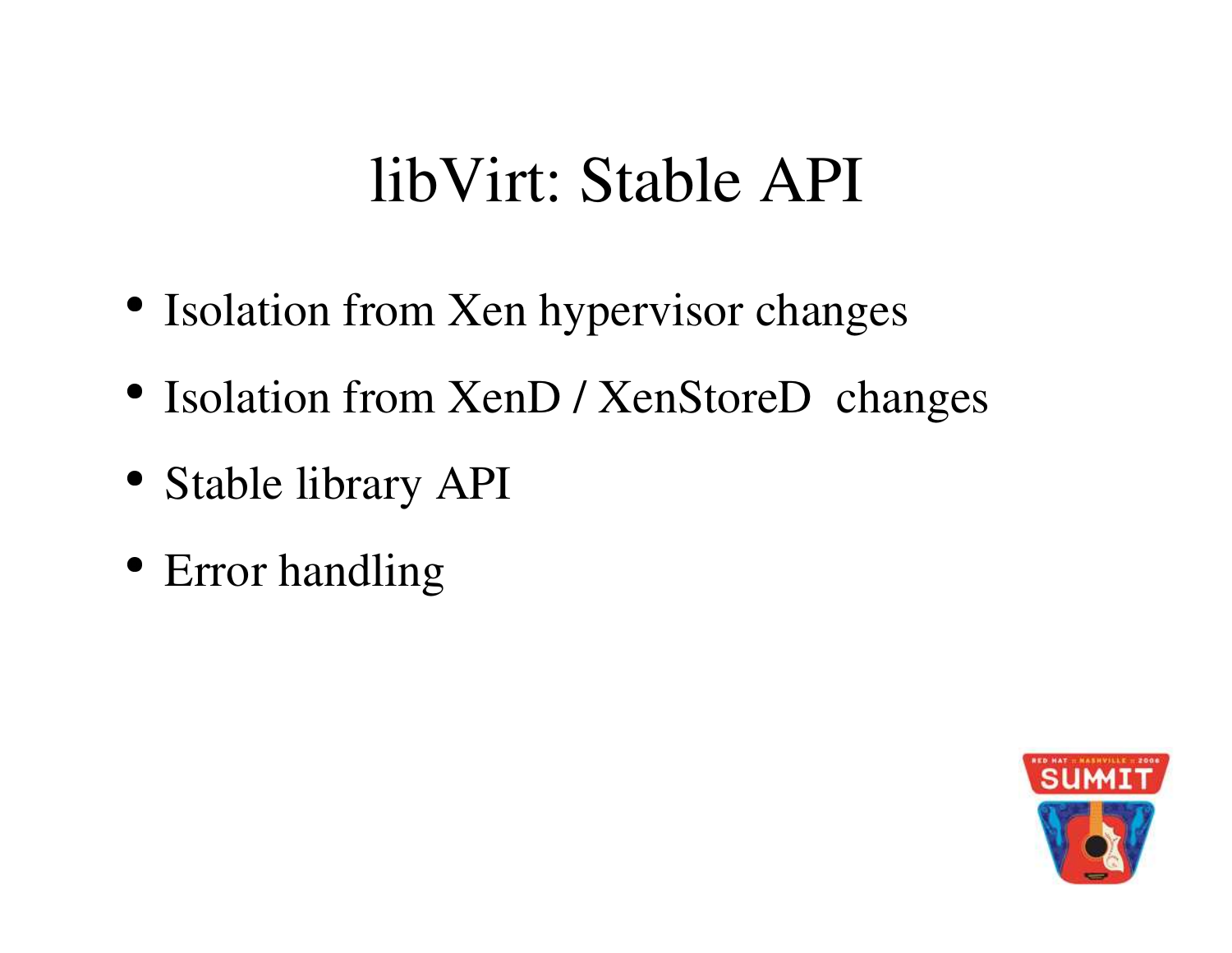#### libVirt: Standard API

- Vendor neutral library
- Vendor neutral library<br>Hypervisor portable (C Hypervisor portable (QEMU, L4, ...)<br>IBM & Novell CIM providers
- IBM & Novell CIM providers
- IBM & Novell CIM providers<br>Well-defined XML hardware Well-defined XML hardware definition<br>Distributed in Fedora Core 5+
- Distributed in Fedora Core 5+

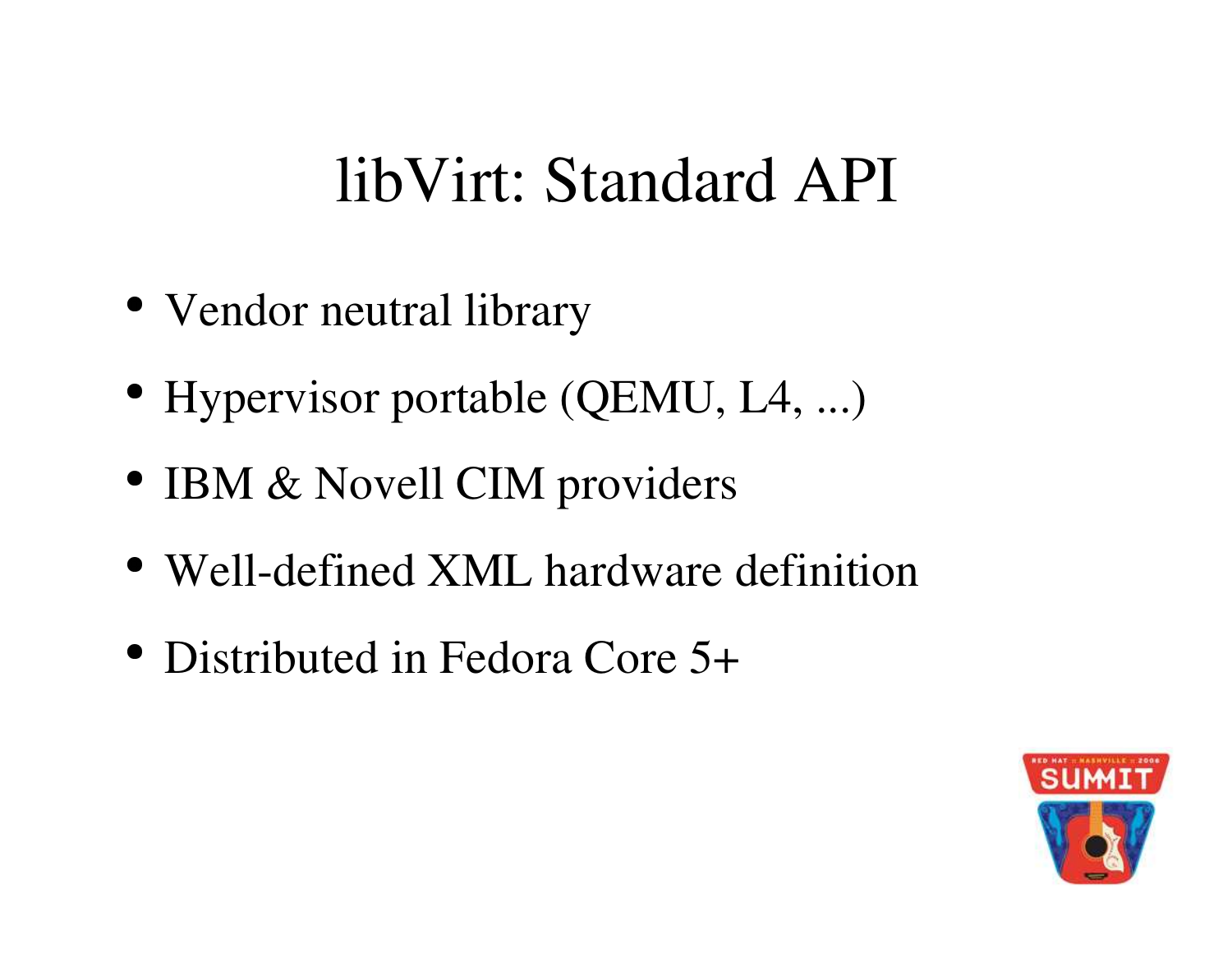# libVirt: Simple API

- Privileged or unprivileged (read only) usage<br>Core C API
- $\bullet$  Core C API
- Core C API<br>Python & P
- Python & Perl bindings<br>Shell scriptable tool Shell scriptable tool

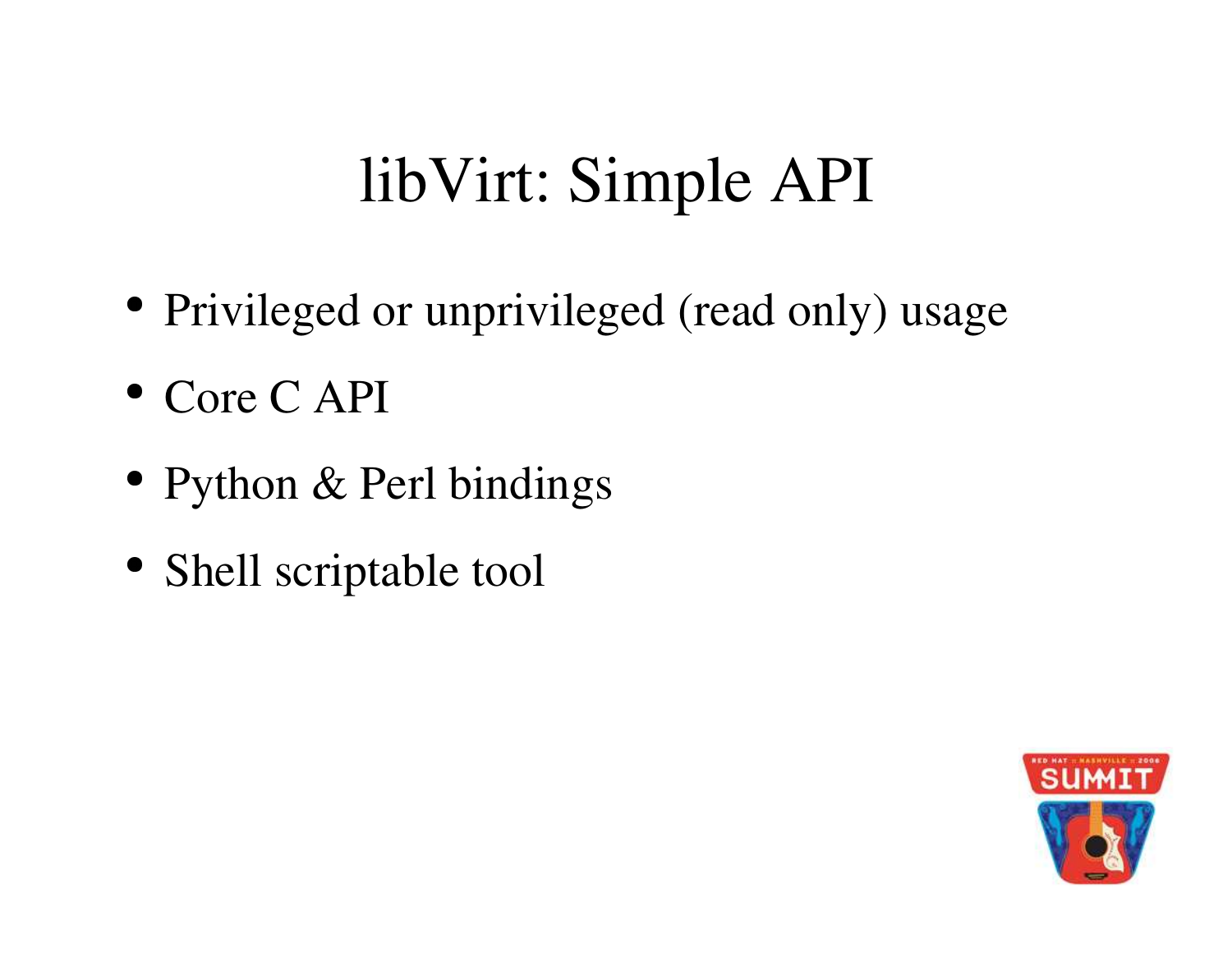# Tools

- Local administration
- Local administration<br>Developer / QA assis
- Developer / QA assistance<br>Layer above libVirt APIs Layer above libVirt APIs

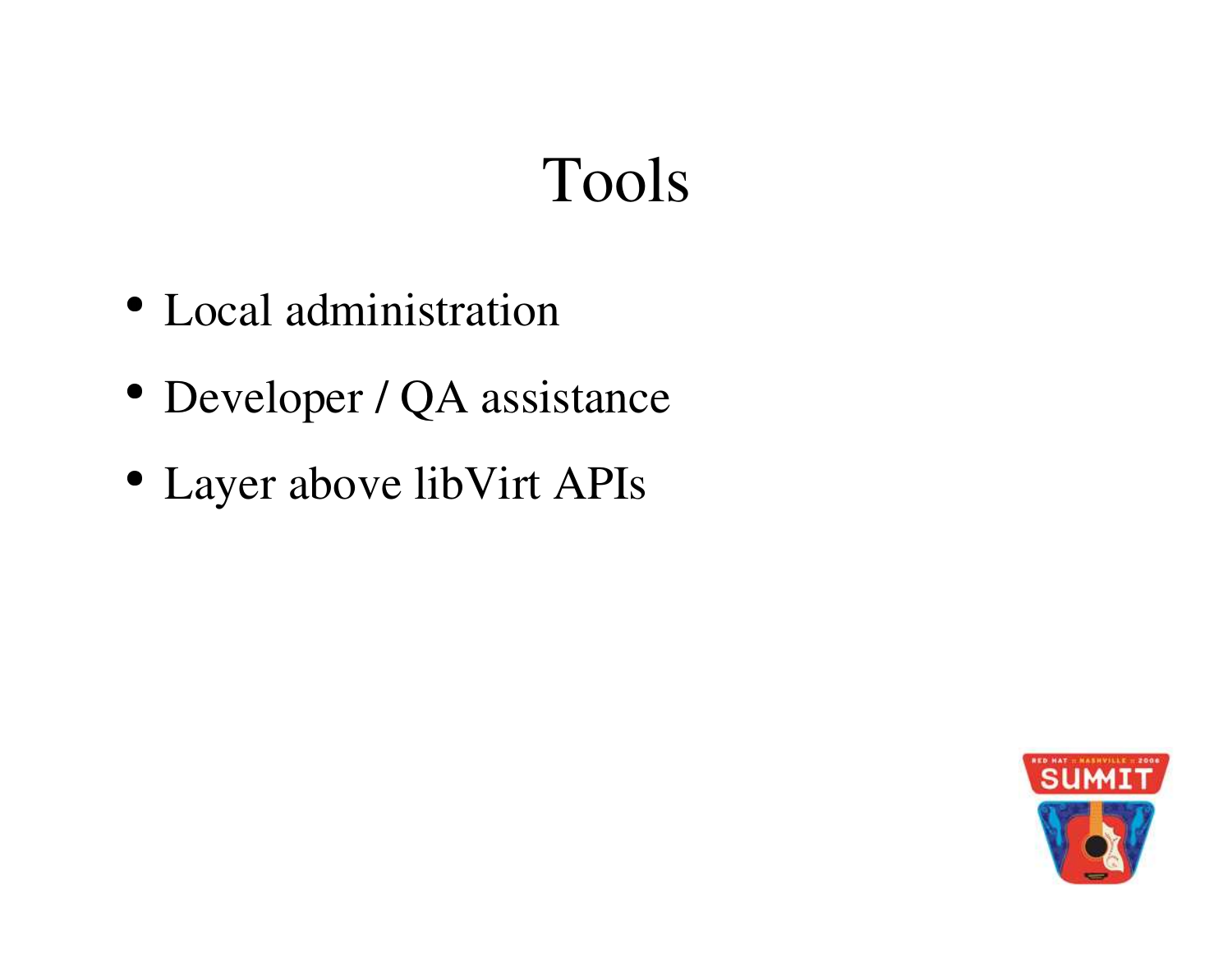## virsh

- 
- Exposes libVirt functionality<br>Command line administration
- Command line administration tool<br>Interactive administrator shell • Interactive administrator shell
- Interactive administrator shell<br>Scriptable batch operations
- Scriptable batch operations<br>Distributed with libVirt in Distributed with libVirt in Fedora Core 5+

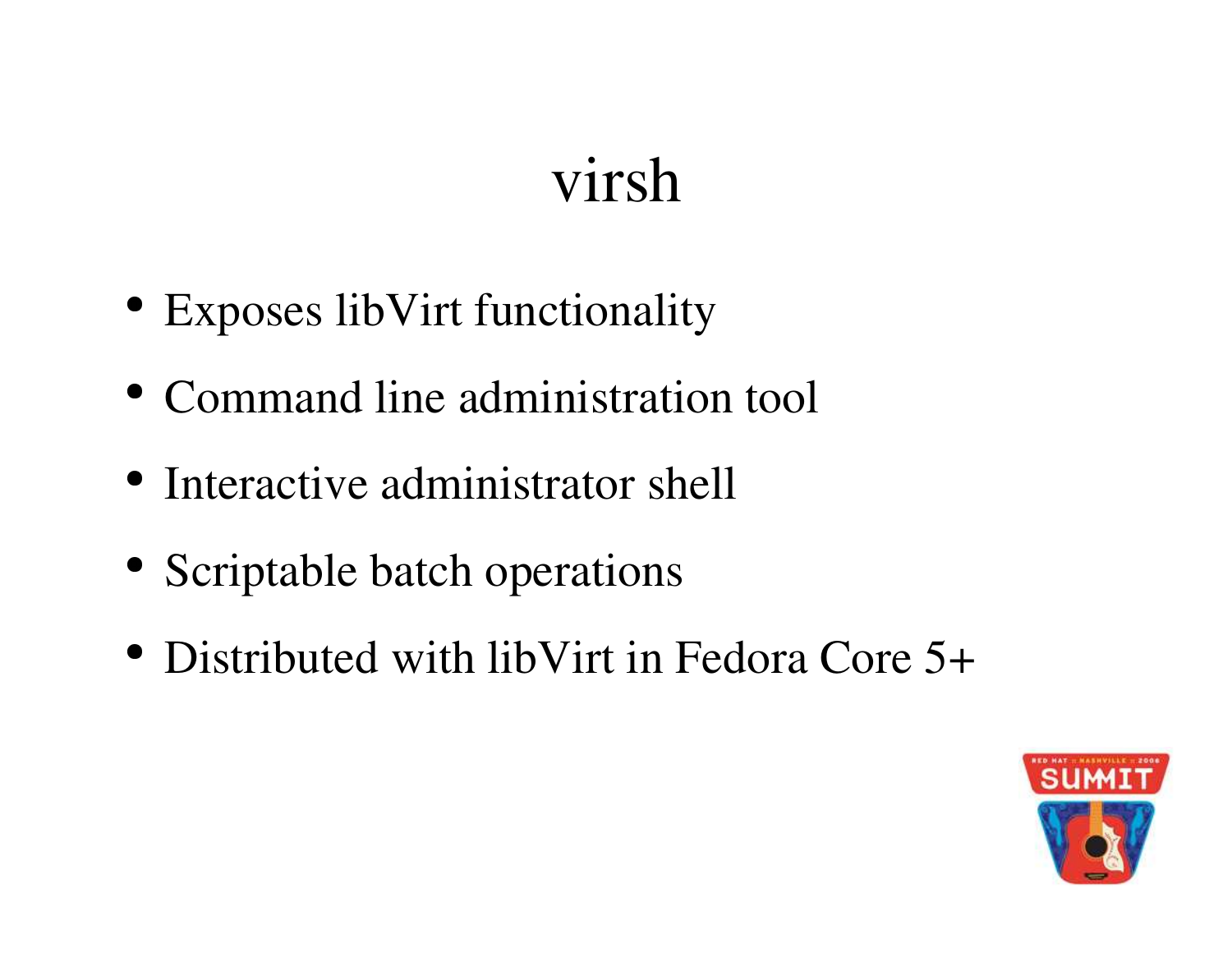## gnome-applet-vm

- 
- Desktop panel applet<br>Status of active virtual Status of active virtual machines<br>Built using libVirt
- 
- Built using libVirt<br>Distributed in Fed • Distributed in Fedora Core 5+
- Distributed in Fedora Core 5+<br>Interface to manager via DBus Interface to manager via DBus

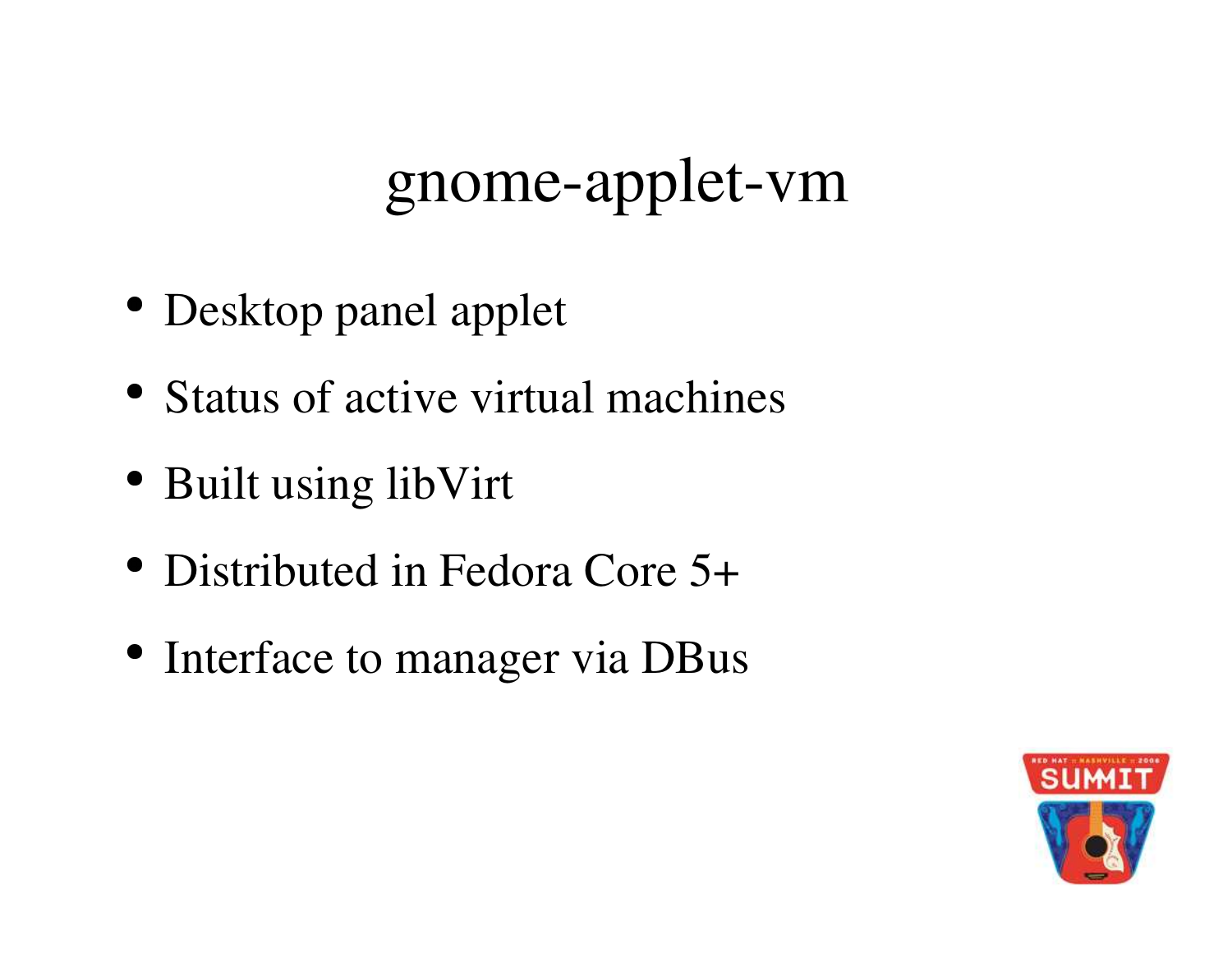#### gnome-virt-manager

- 
- Virtual machine management<br>Local desktop GUI tool
- Local desktop GUI tool<br>Live resource utilization • Live resource utilization graphs
- Live resource utilization graphs<br>Hardware configuration & tunin
- Hardware configuration & tuning<br>Graphical guest OS console Graphical gues<sup>t</sup> OS console

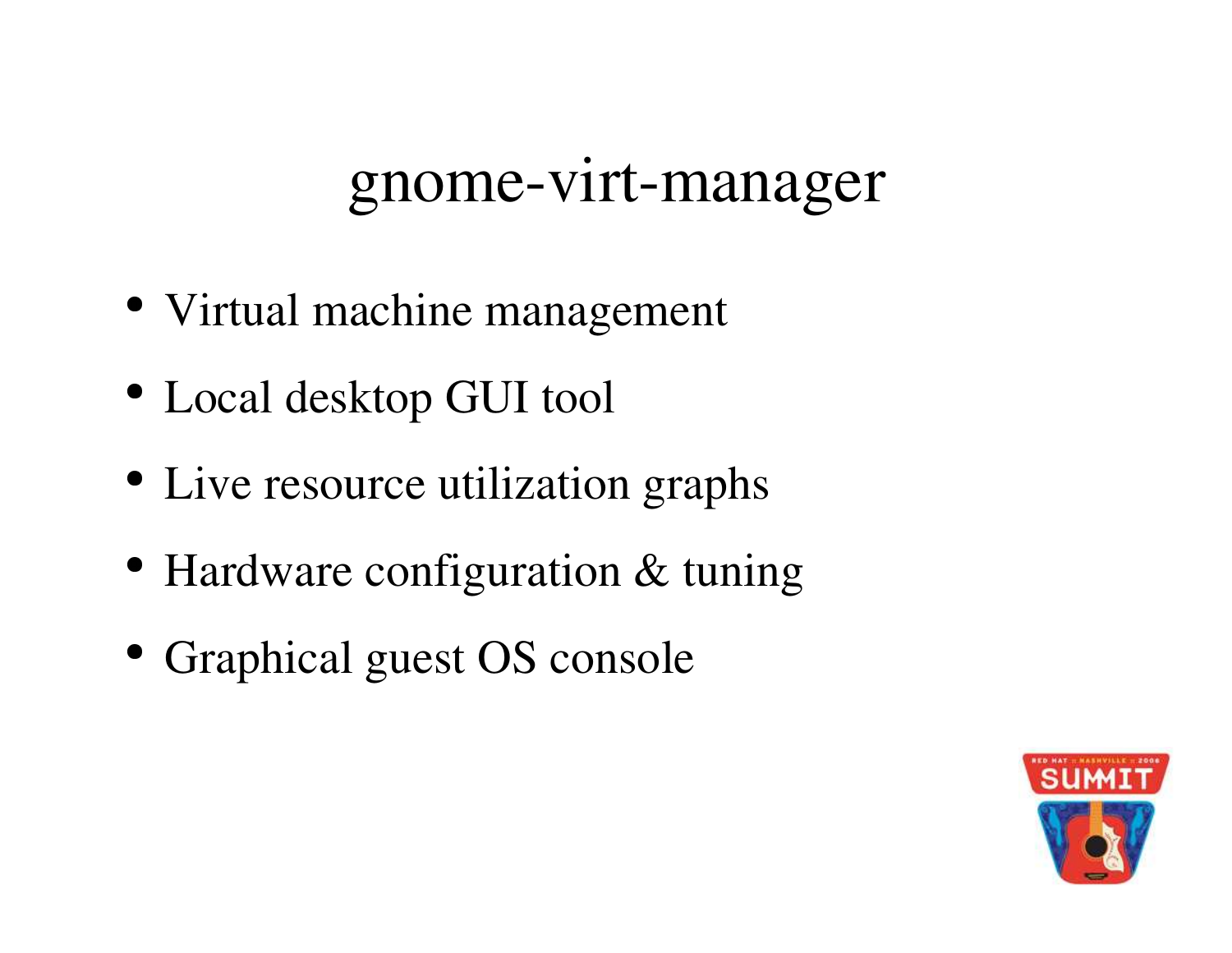### Services

- 
- Higher level services for applications<br>Stateful interaction with guest OS
- Stateful interaction with guest OS<br>Interface for remote services • Interface for remote services
- Interface for remote services<br>Co-operating building blocks Co-operating building blocks

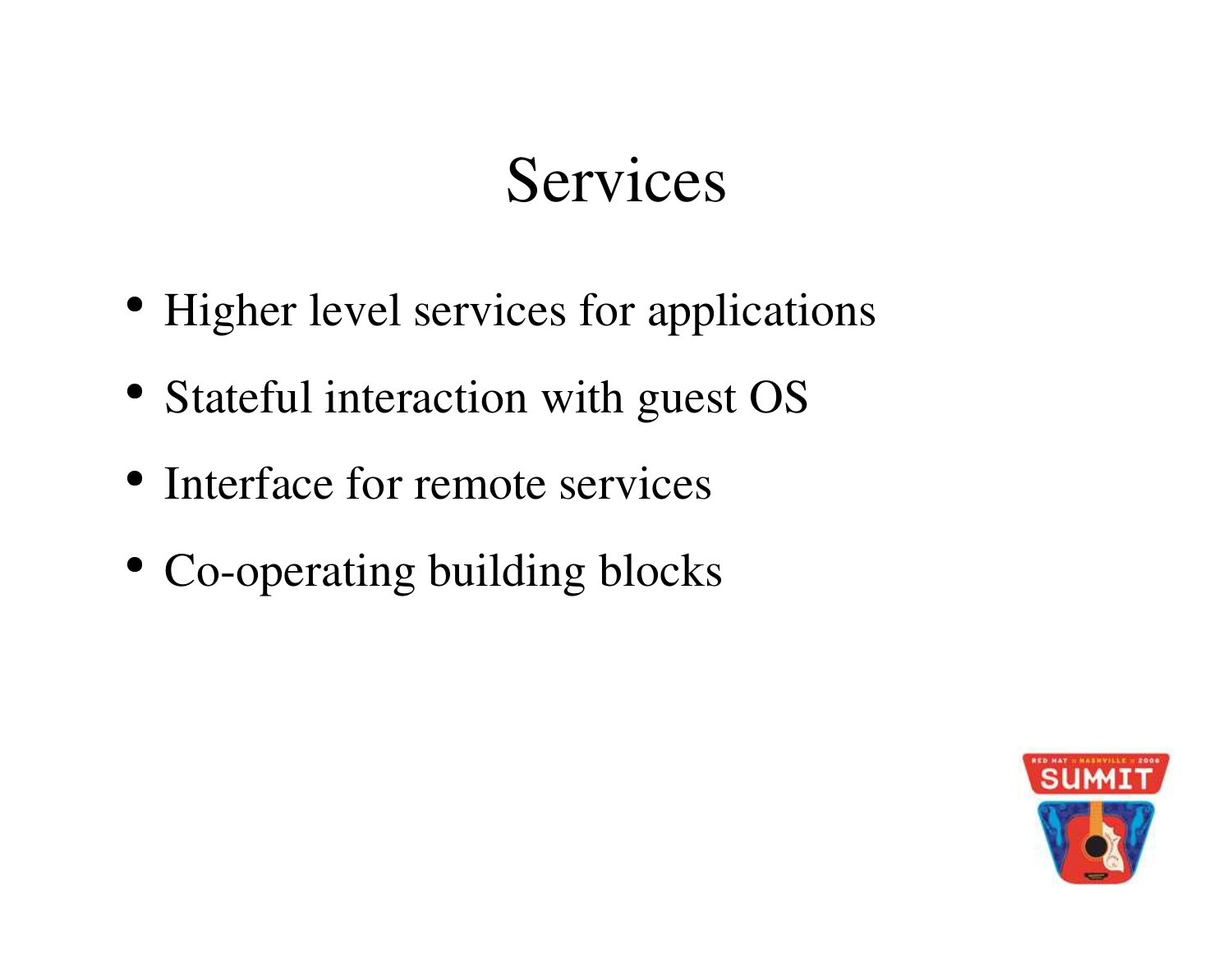## Services: Monitoring

- Hypervisor resource utilization<br>Guest OS kernel statistics
- Guest OS kernel statistics
- Guest OS kernel statistics<br>Application performance
- Application performance statistics<br>Feed to desktop manager application Feed to desktop manager application<br>Feed to policy daemon
- Feed to policy daemon

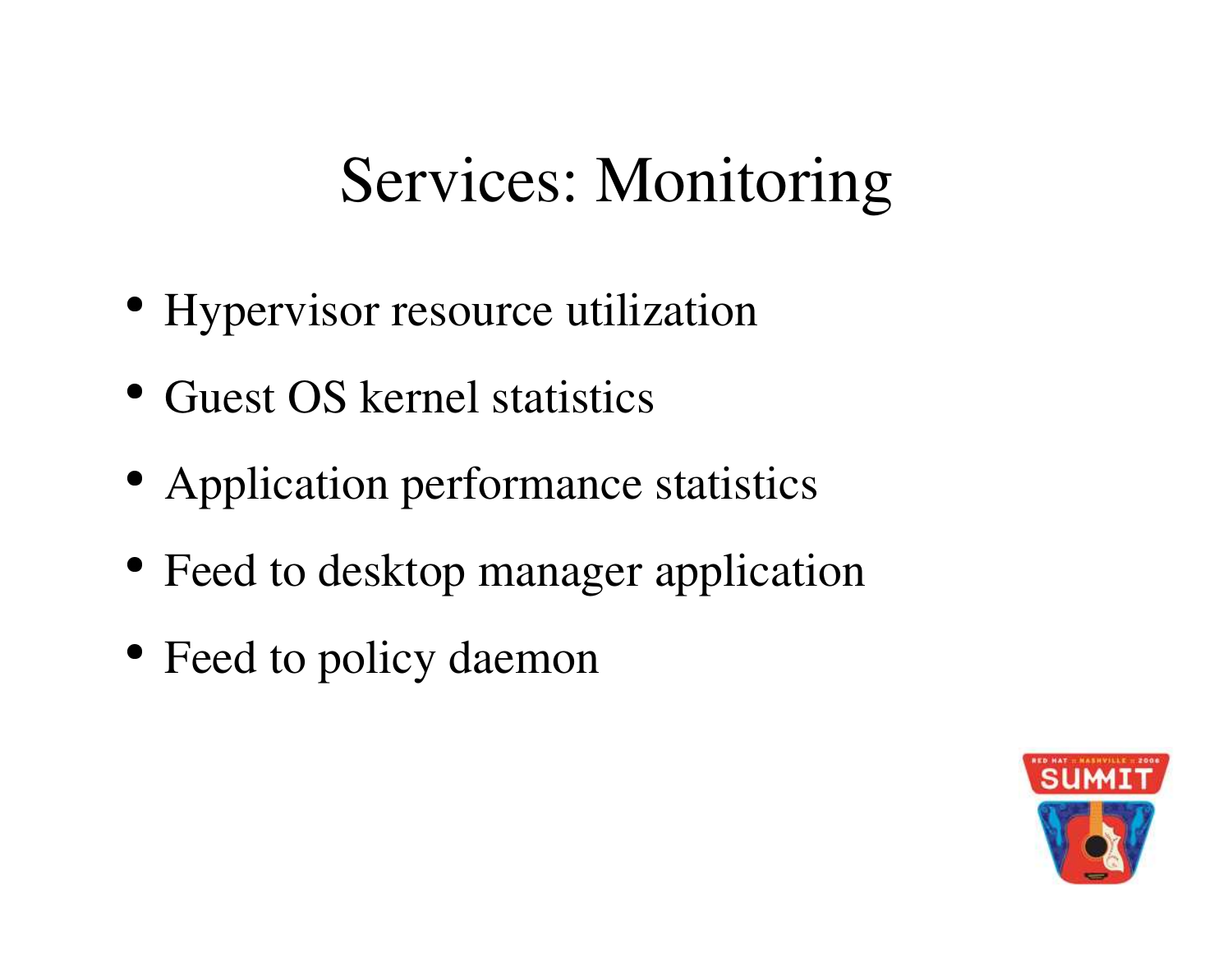#### Services: Events

- 
- Analyse performance statistics<br>Generate events for abnormal • Generate events for abnormal conditions
- Generate events for abnormal conditions<br>Asynchronous hypervisor events
- Asynchronous hypervisor events<br>Application event feed from gues
- Application event feed from guest OS<br>Execute scripts associated with events Execute scripts associated with events

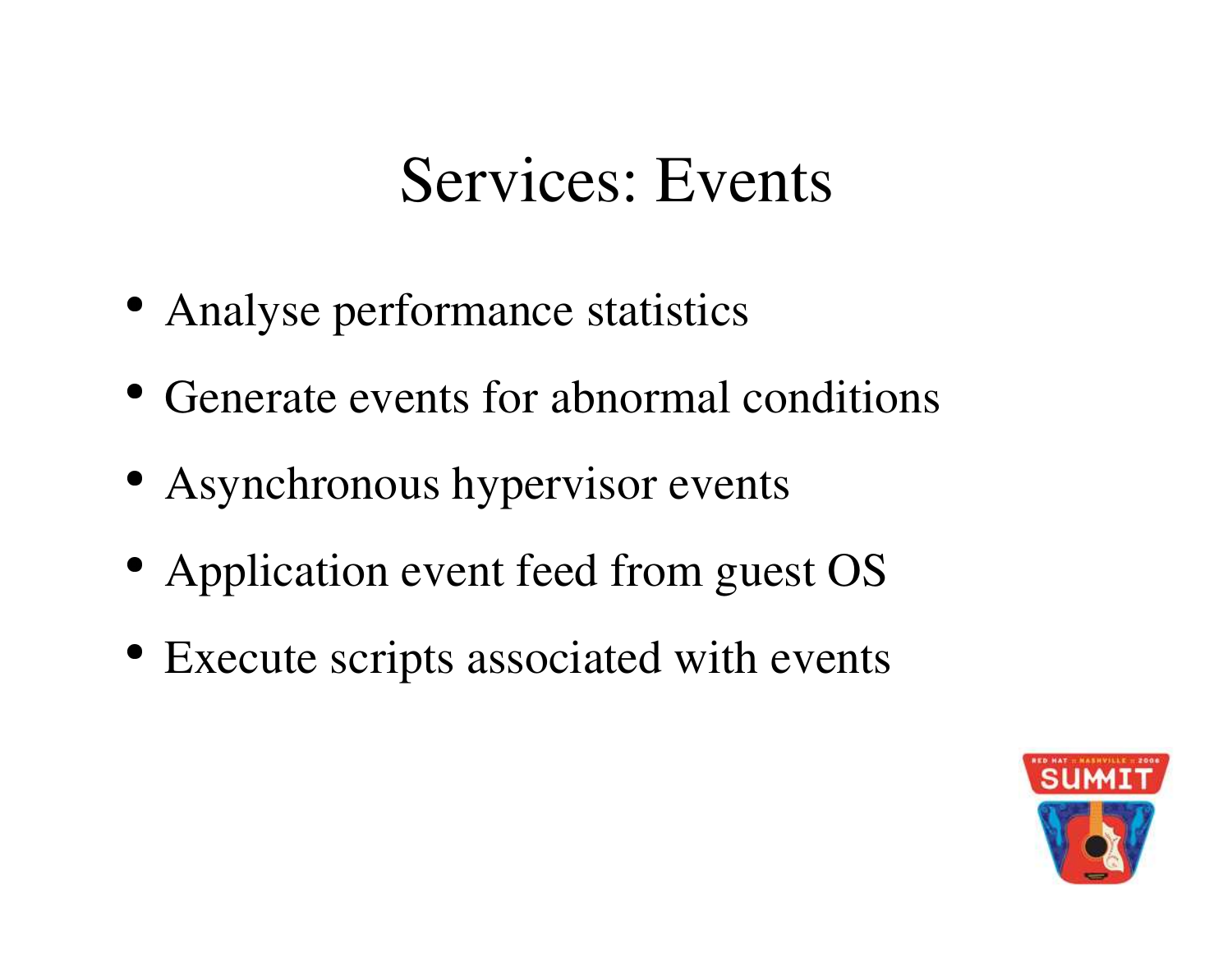### Services: Resource Policy

- VM resource allocation profiles
- VM resource allocation profiles<br>Required hardware capabilities Required hardware capabilities<br>Runtime execution SLA
- Runtime execution SLA
- Runtime execution SLA<br>Hypervisor, realtime pol Hypervisor, realtime policy<br>Local host, live policy
- Local host, live policy
- Local host, live policy<br>Remote host, long tern Remote host, long term policy